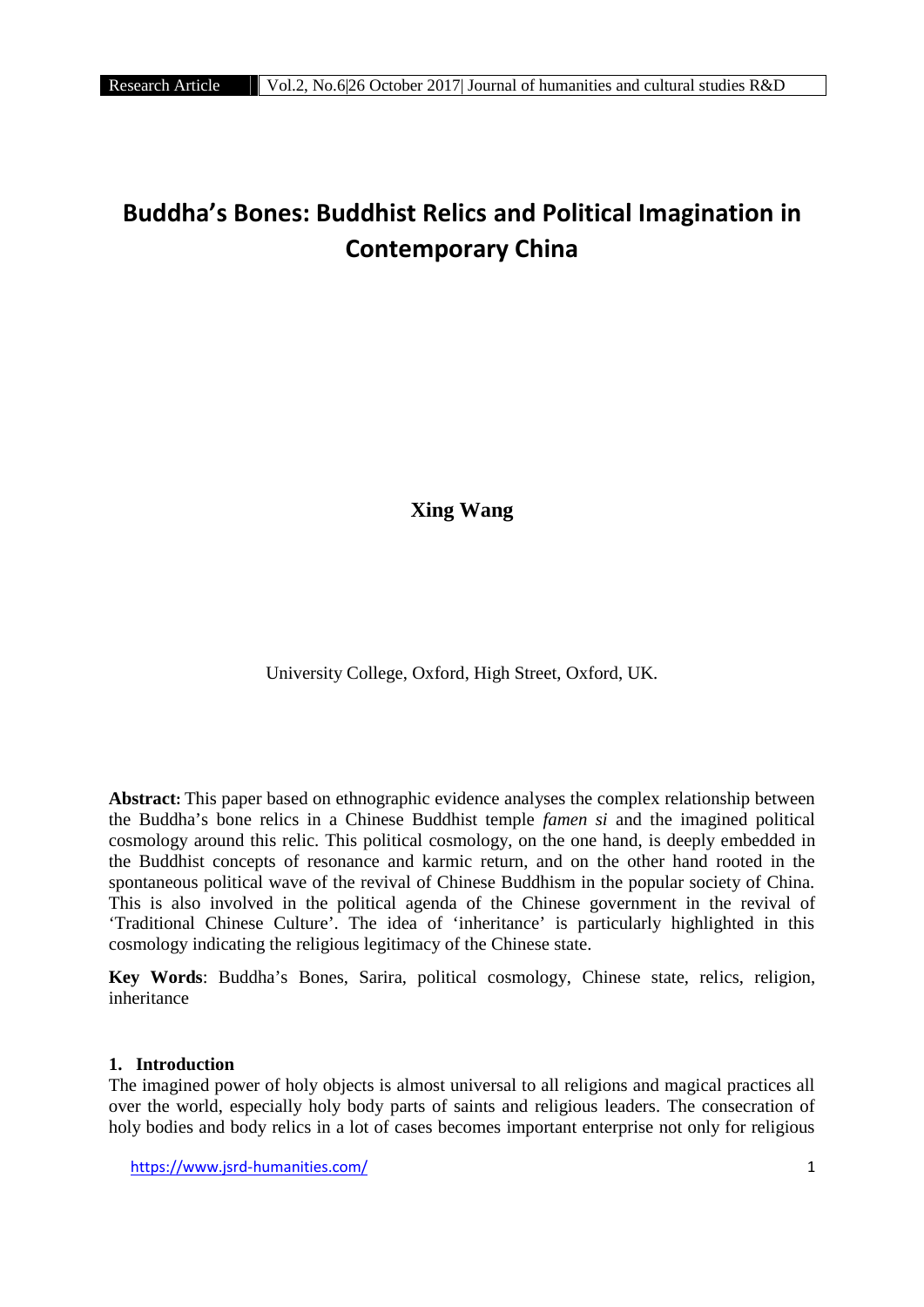communities because of its ritualistic and religious significance, but also for a government and even a state due to its strong political influences. The English historian of ancient Rome Charles Freeman's (2011) well-known book *Holy Bones, Holy Dust: How Relics Shaped the History of Medieval Europe* comprehensively shows how Christian holy relics, the bones of saints and martyrs, were treasured as magical and efficacious objects that provided power and protection for West European and Byzantine empires during the medieval period. Holy bone relics were even integrated into Medieval European families' everyday life and the worship of material objects like this was interwoven into their cosmological understanding of state-politics (Smith, 2012). In a word, the consecrations of religious objects like bone relics encompass material and somatic objects into human being's social life and become part of the imagined reality of individuals and communities. Especially in the case of religion, material objects that are considered magical or miraculous often immediately bring up social and political effects after they enter the sphere of the society; religious objects are believed to possess 'actual' power that can directly work on human affairs (Fleming & Mann, 2014).

Thus when saying 'imagined political cosmology' derived from religious objects, it does not imply that imagined cosmologies are something false, unreal, or only exist in individual human being's day dreams. Borrowing Harari's (2011) idea of "collective imagination", it is our human nature to use imaginations to create worldviews—cosmologies—and realities. That is to say, human realities are always "imagined" and can never escape imagination, especially for political cosmologies in religion, in which religious doctrines and belief justify cosmology on both empirical and metaphysical levels and create truth for individuals and communities in a society (Holbraad, 2012). Only based on this can we start to understand the intricate processes in which political cosmologies are generated in religious phenomena, how these processes work and how they influence human life. This article is an experiment on understanding political cosmologies in religion, particularly the political cosmology voiced by lay believers of Chinese Buddhism in China regarding the consecration of Buddha's finger bone relics in a state sponsored temple the Famen Temple in Xian Province, which in return influenced how religious and political authorities understood the Chinese state. Based on my fieldwork in Famen Temple, I shall exhibit this social process that created the imagined reality of the revival of Traditional Chinese Culture as an imperialist trend in contemporary China.

#### **2. The Consecration of the Holy Bodies in Chinese Buddhism**

The consecration and enshrinement of the bone relics of the holy figures in a religion are not only seen in Buddhism. The Catatomb of Rome contains many complicatedly decorated and enshrined martyrs' and saints' skeletons as the subject of worship and the symbol of the Christian cosmology (Koudounaris, 2013). The incorruptible bones and the entire skeletons of the martyrs are preserved and venerated as the proof of the immortal flesh of the pure human beings. For the Buddhist holy bone relics in Asia, the form of the relics is quite different. *ar ra* (or *sarira*, *sheli zi* 舍利子) is generally defined as the bodily remnants of Buddha himself or the eminent monks. The Sanskrit word *sarira* refers to the motionless body, or the strong bones. In the Buddhist scriptures, *sarira* refers to both the sayings and teachings of Buddha, the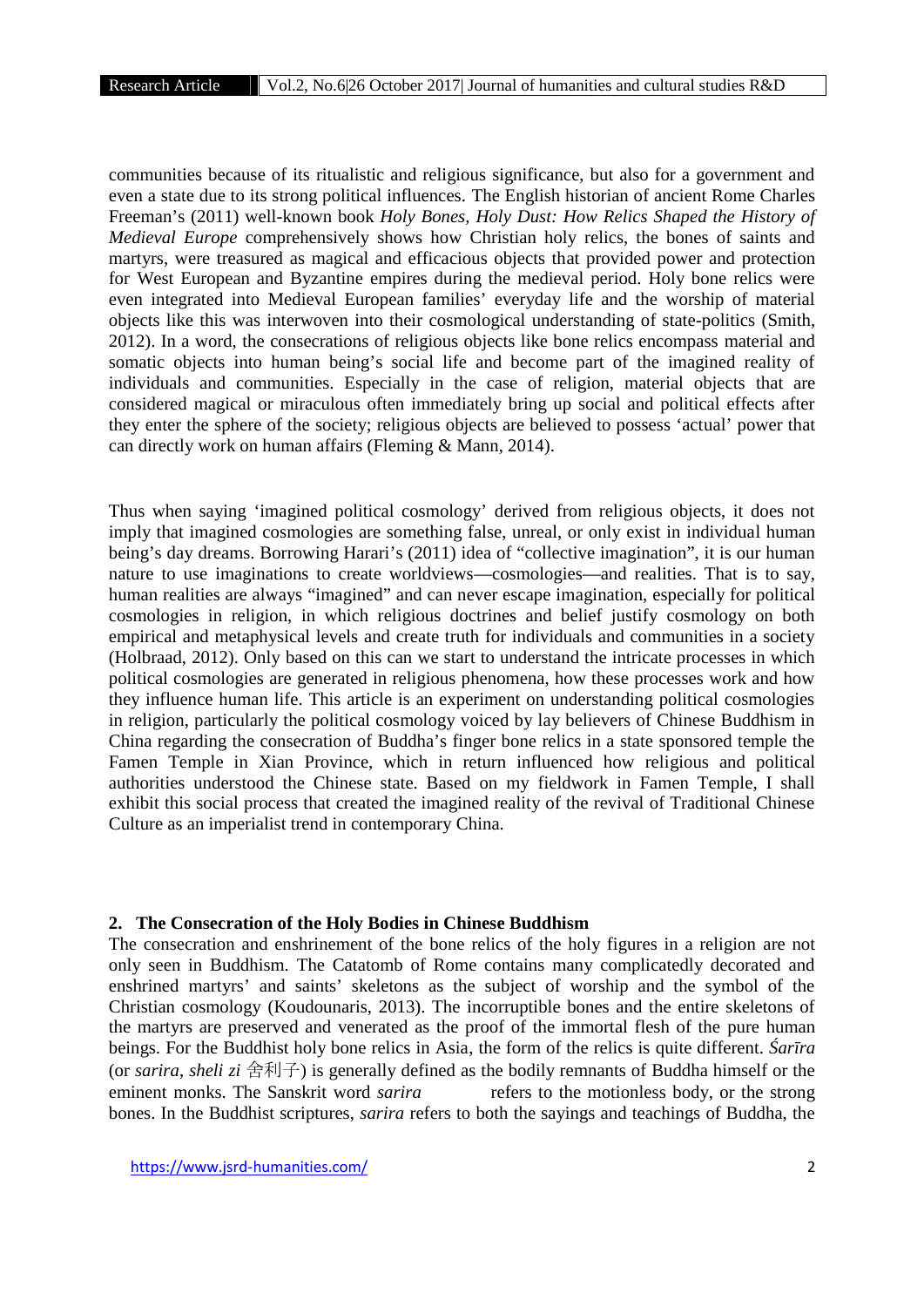"Dharma Sarira", and the miraculous body relics, the "Somatic Sarira" (Werner, 2009). The body relics of Buddha mainly refers to the crystalized bone and body part remains of Buddha's body after his death. The worship of somatic *sarira* is widely seen in the temples in East and Southeast Asia. There are generally two different types of the Somatic Sarira, the body relics of Buddha and monks after cremation, and the whole incorruptible corps of monks, mainly the skeletons, inner organs and skins remained (Martin, 1994). The origin of *sarira* worship in Buddhism is recorded in a legend in the theravada scripture *Mahaparinibbana Sutta* (*Da niepan jing* 大涅槃經), saying that after Buddha's cremation, his bodily substance became crystalized and was divided into ten portions and were enshrined by eight Brahman houses in ten stupas (Guo, 2010). Then the king A oka Maurya destroyed eight stupas of the ten, and further divided the *sarira* and put them into 84,000 boxes. He made the order to spread these *sariras* all over the continent in order to transmit Buddha's teachings<sup>1</sup>. The worship of Buddha's bone relics was at its very early age in India a political and imperial enterprise.

The *sarira* of Buddha's body is seen as the physical proof of the accomplishment of his cultivation and a magical item whose consecration will bring merit and bless traditionally believed to possess the power of bringing stability to a kingdom or state, thus they were highly venerated by East Asian elites since they were brought in (Mohan, 2005). In East Asian beliefs, any offering to *sarira* will bring this person the salvation from bad reincarnations and the promise of Buddhist accomplishment, because *sarira* as a part of Buddha's body is believed to be connected to the realm of Buddhahood, or the "Dharma Realm" (*dharmadh tu* or *fajie* 法界) and by seeing it a person is connected to that realm and its power (Copp, 2014). In China, the worship of *sarira* is generally believed to start from the Three Kingdom period (220-228) and became part of Chinese local elites' ritualistic repertoire soon after the wide spread of Buddha's bone relics in China, especially during the high time of Chinese Buddhism in the Tang Dynasty (618-907) (Chen, 2002). Towers and temples were built to keep the holy relics and these buildings were immediately attached with magical and protecting power for local communities and even the state because of the holy relics (Barret, 2001). Interestingly, almost all the reception and consecration of *sarira* occurred on a governmental level. Gradually the court became the exclusive sponsor for the reception and preservation of these holy bones. The intention behind such a governmental support was never implicit: to bring the merit and blessing (*gongde* 功德) from protecting *sarira* to the whole country. Emperor Yang of Sui Dynasty Yang Guang 楊廣 (569-618) clearly stated that it was for the purpose of the felicity of every individual in this country that he supported the consecration of *sarira*. <sup>2</sup>

In fact, the accumulation of Buddhist merit in China has always involved governmental administrations and participations. Early at the beginning of the Tang dynasty, the court already set up an office called "the Administration of Merit Supervision" (*gongde shi* 功德使司) which was made of monks, nuns and Daoist priests who were called "Merit Supervisors" (*gongde shi* 功德使) (Bai, 2003). This office lasted until the collapse of the Yuan Empire (1271-1368), and

<sup>1</sup> The whole story can be found in the Chinese edition of this scripture, see *Da niepan jing* 大涅槃經, juan 1, 900- 903.

<sup>2</sup> For the story of this in history see *Fayuan zhulin* 法苑珠林, juan 100, 1024.

https://www.jsrd-humanities.com/ 3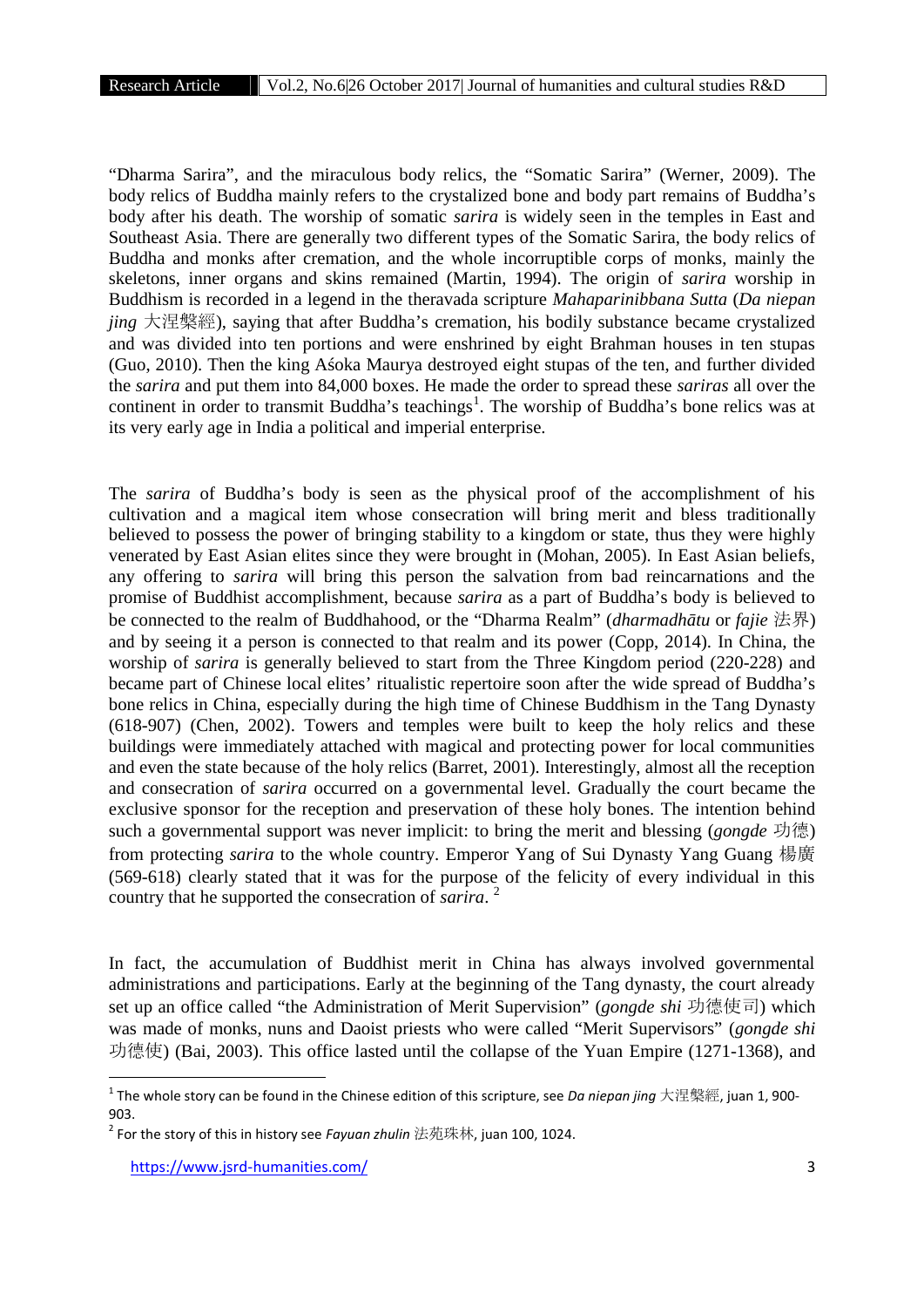its major function was to register and administrate religious clergies and religious affairs and at the same time monitoring the accumulation and transmission of "merit". In other words, any increase of obvious merit in the state including the donation to temples, the printing of scriptures, the support of temple rituals, and any other contributions to religious matters. Individual merit is thus always under the national surveillance and absorbed into the national collection of merit. Jayasuria (2008) points out that on a doctrinal level, Mahayana Buddhism contains strong political messages and conceptual frameworks for statecraft construction that allows does not clearly separate secular states from religious power. In the case of Buddha's bone relics worship in Chinese history, the magical power of the bones has always been fused with state power and the "imagined reality" of a state under the protection of Buddha.

### **3. Buddha's Bones in Modern China: The Case of Famen Temple**

The two most famous temples where Buddha's Sarira are preserved are the "Dharma Gate Temple" (*Famen si* 法门寺) in Baoji in Shanxi province and the "Miraculous Illumination Temple" (*Lingguang si*灵光寺) in Beijing; Buddha's finger bone *sarira* was found in the underground hall of Famen Temple and Buddha's tooth *sarira* was found in the stupa in Lingguang Temple (Chen, 2009). Famen Temple is so far the most famous temple in China because of the discovery of four Buddha's finger *sariras* in the 1980s.<sup>3</sup> There were also another tantric Buddhist alters and mandalas excavated from the underground palace of Famen Temple as the material evidence of the Tang court and government worship of *sarira*. As a royal temple for more than a thousand years old, Famen Temple has a reputation among contemporary lay Buddhists as being one of the most efficacious temples in China, which magically responds to the wishes of its believers and pilgrims. Because of the discovery of the finger *sarira*, the Chinese government has invested more than 5 billion RMB on its renovation and the construction of the new stupa for the *sarira*, along with billions of private donations. <sup>4</sup> Famen Temple is currently under the administration of the Famen Temple Administration Committee, which is composed mainly by the senior monks from the temple and local officials. Famen Temple is also famous for its connections with the highest political leaders in Beijing, for it has received almost all the important officials in the CCP since the *sarira* was found. Thus during my fieldwork, many tourists and local Buddhist said that Famen Temple is still a royal temple.

 $3$  See its official website for the information of the excavation of the relics: http://www.famensi.com/fzsl.asp  $4$  See the newsletter on popular Chinese website "Shanxi famen si touzi wushi yi yu dazao shijie fodu

陕西法门寺投资五十亿欲打造世界佛都": http://news.sina.com.cn/c/2009-10-26/143616502321s.shtml

https://www.jsrd-humanities.com/ 4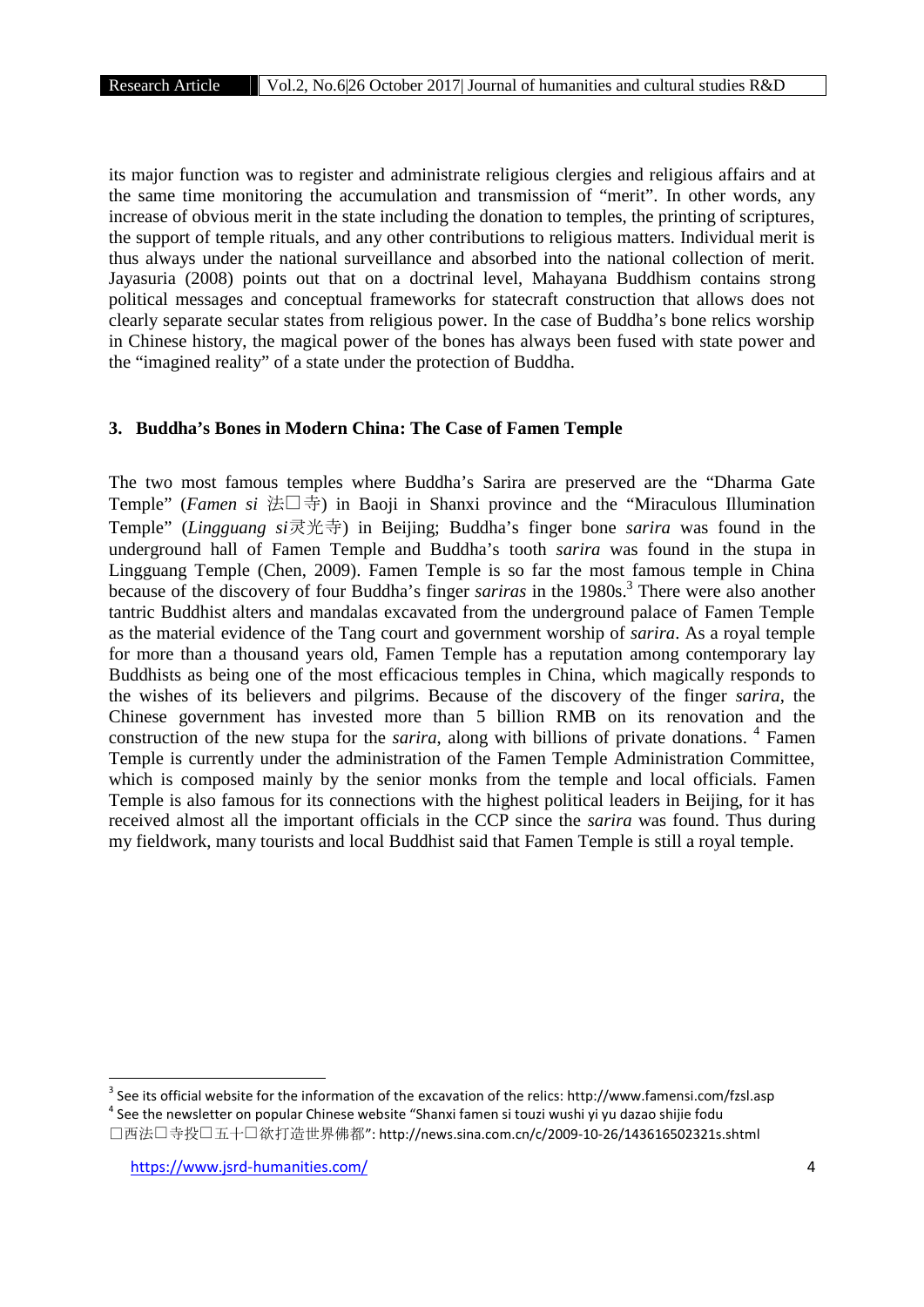

Figure 1. Buddha's finger *sarira* in Famen Temple<sup>5</sup>



Figure 2. Newly constructed *sarira* palace in Famen Temple<sup>6</sup>

 $^5$  http://history.eastday.com/h/20170607/u1a13026129.html<br> $^6$  http://www.daoistics.com/dongtianfudi/show-374.html

https://www.jsrd-humanities.com/ 5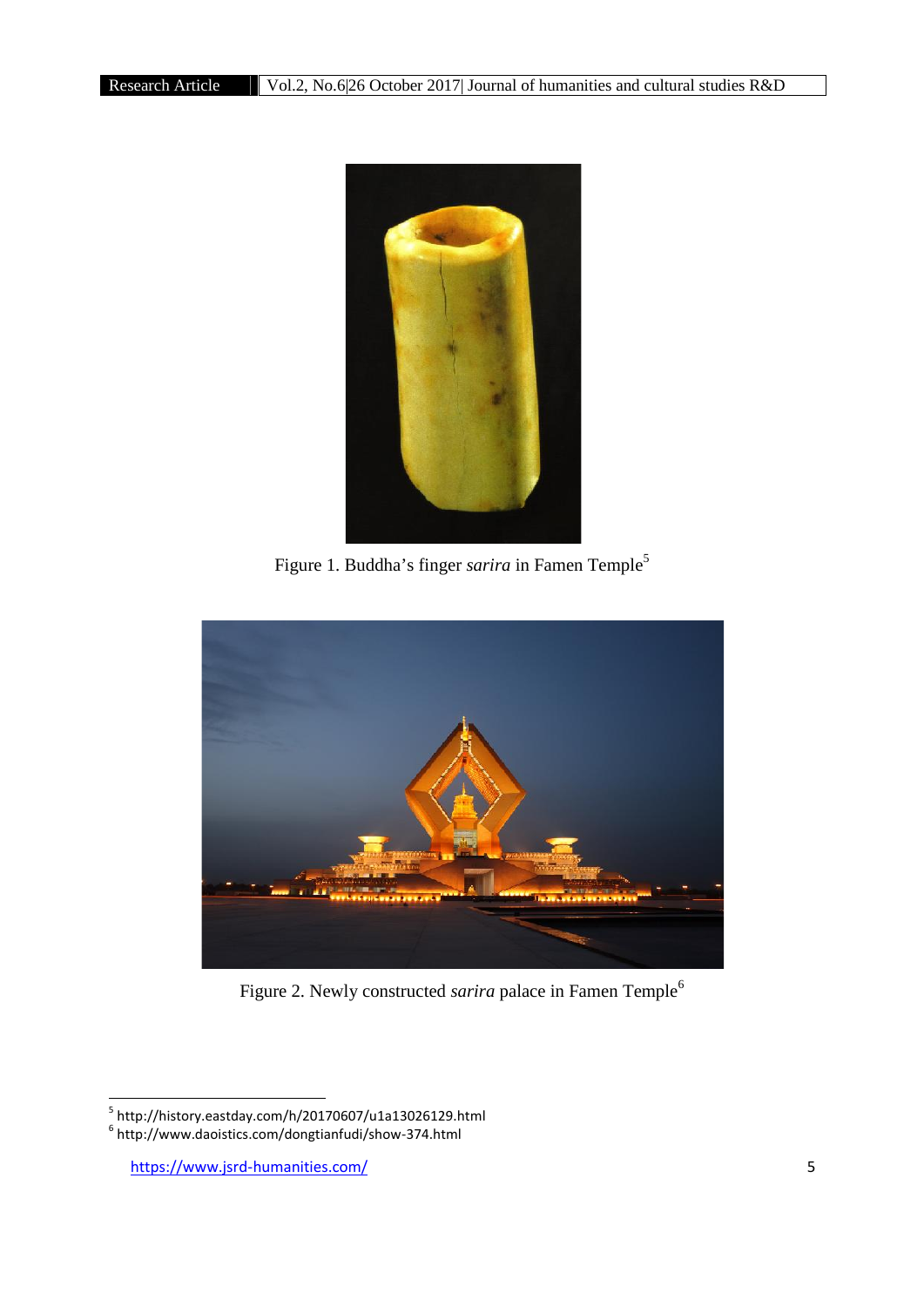During my fieldwork, Famen Temple received thousands of visitors and Buddhists every day. Among them, many came to show their respect to the holy relics and hope for its blessing and efficacy, this included many political figures and local entrepreneurs. Donation from the visitors, regardless of their religious preference, were always made out of the hope for certain kind of protections from the relics or particular wishes in life. Many people who visited the Famen Temple did not see the *sarira* merely as a cultural heritage from the past. "A cultural heritage for China" (*zhongguo wenhua yichan* 中国文化遗产) was the label that both the local and central government use to describe the Famen Temple *sarira*. Yet for many people, especially among a large number of lay believers I visited, this is only an excuse. The high figure in the financial investment on the *sarira* and the governmental support for many people means the longing for the merit for the current establishment. Their explanation was surprisingly unanimous: such an intention was against the official ideology of the Marxist materialism. Thus culture became a convenient word to camouflage the actual intention for the merit of protecting the *sarira*.

This view was not only held by one or two persons who visited the Famen Temple but many. People even mentioned these views when having conversations with strangers in the Temple. Their consensus was based on the stories and rumours spread about the miraculous phenomena about the Famen Temple and the *sarira*. One of the most popular ones is that when the most important and eminent political leaders of the country went down to the underground hall immediately after the *sarira* was found, strong light radiated from the body of the *sarira* in front of these leaders, and on the walls of the hall, the *sarira* "multiplied" (*zengsheng* 增生). This means that new *sarira* appeared on the wall with different colours and textures, and it is regarded as one of the miraculous features of *sarira* in general. This story was also confirmed by an old monk in Famen Temple who claimed that he was there in the retinue when this happened. From both the conversation between different tourists, among whom there were both Buddhist believers and non-believers and the comment made by the monk, they all mentioned that these miracles meant that the "merit" in the *sarira* has now been inherited by this country. In this sense, no matter how much money the government put in the temple and on the *sarira*, the intention behind the money is the same with any individual's donation to the temple, for merit. Here we see a type of "cultural intimacy" in Herzfeld's (1996) sense that people believed in their imagined relationship between the government and religious objects in real life, that the government actually believed in or convinced by the power of Buddha's finger bone relics in private, but publically announced their support of its consecration as an endeavour in promoting Chinese culture. In people's eyes, the government leaders publically denied their private beliefs in *sarira*. Steinmüller (2010) argues that this kind of cultural intimacy is often seen in China, especially on religious issues closely related to people's everyday life and local culture but are against the overall Marxist ideology.

For many people, and even for many local officials in Shanxi, the generous financial and political supports from the central government was a sign that the bone relics had the power to protect itself and even qualm a regime. They thought that the current CCP governments support in the restoration of the *sarira* palace in Famen Temple had no difference from the imperial supports in Chinese history. The government was aiming at the merit of protecting Buddha's holy legacy, the merit that could bring stability and prosperity to the Chinese state. As one of the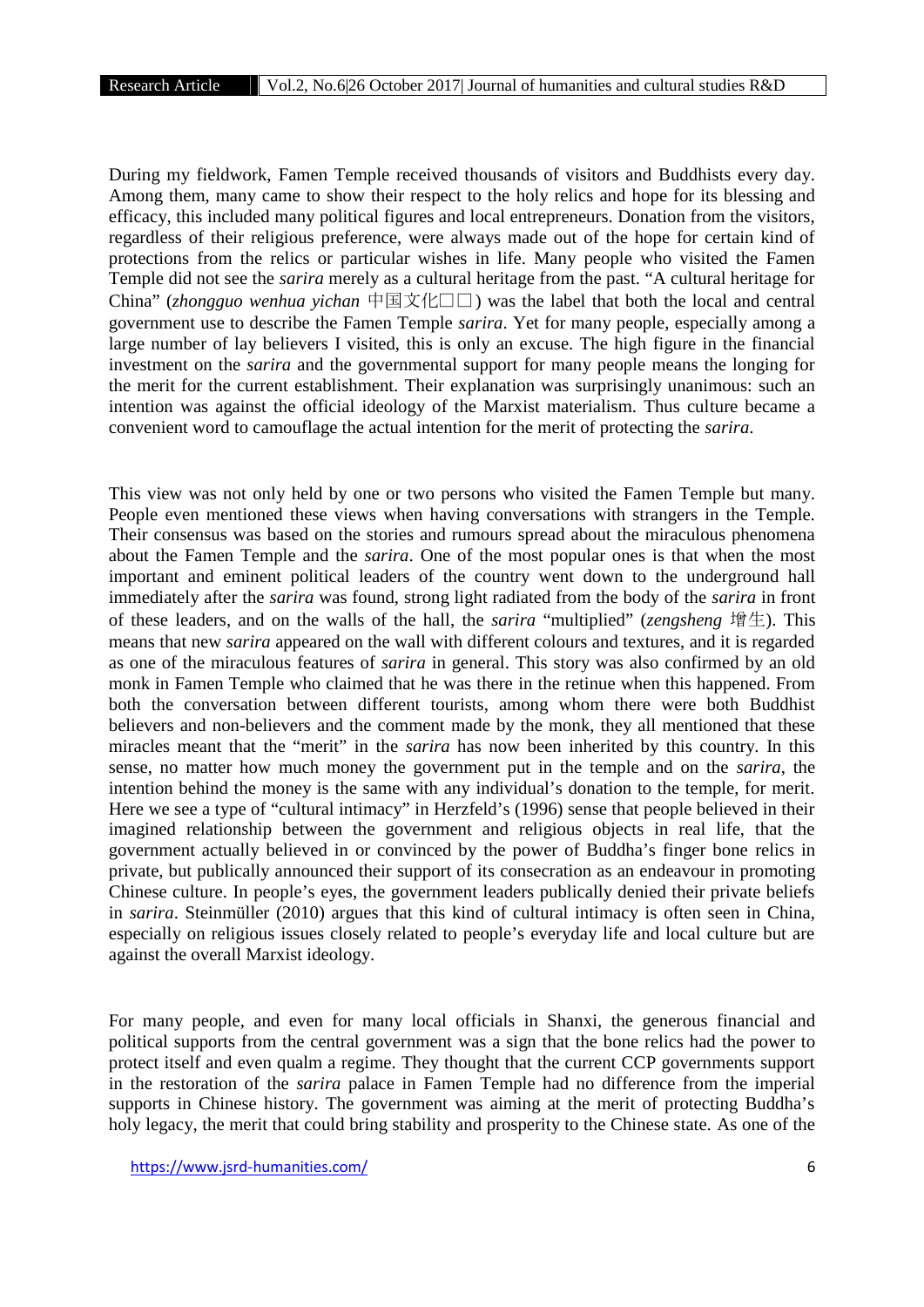pilgrims said, the culture of *sarira*, its history and legends, were tools for the government to reinforce the belief in its merit. Therefore, the consecration of the *sarira* was the key point where the merit was concentrated and then transmitted. The *sarira* that was regarded as a powerful and efficacious ancient object was believed to unite the state and the people in its merit. The merit was composed of first the power of the *sarira*, and then the state contribution to the enshrinement and preservation of it, and the state members' belief in the merit. One of the administrative staff of the temple management committee, who was not a Buddhist nor a religious person told me that he partially believed in the merit of the *sarira* because there were just too many strange phenomena about it (*qiyi de xianxiang* 奇异的□象). Any decision on it should be really careful and sophisticated on the administrative level. Because he said and I quote, "that China now like all the other dynasties in the past relies on whatever power that lies in the Sarira to maintain peace" (*xianzai de zhongguo he lichao lidai yiyang, xuyao sheli zi lai* weihu heping □在的中国和□朝□代一□, 需要舍利子来□□和平). "It must be a kind of fate that the Sarira was brought to China and preserved in the underground hall for thousands of years, and then our government has inherited it now" (*sheli zi laidao zhongguo jiqian nian bei baoliu xialai yiding shi yizhong mingyun, er women de zhengfu xianzai bata jicheng dao shoushang*

舍利子来到中国几千年被保留下来一定是一种命运,而口在我口的政府把它口承到手上). Many people believed that the *sarira* was the material proof of the unbroken vitality of China throughout history, that the return of *sarira* to the public promised an imminent prosperous era. Even the most official news website Xinhua Net *Xinhua wang*  $\widetilde{\mathcal{H}} \square \boxtimes$  has released a special article to introduce the miracles in the Famen Temple and around the *sarira* from the early of Tang until the present. The tone of this article also insinuates that the miraculous power of the *sarira* has constantly influenced Chinese society throughout history.<sup>7</sup>

# **4. The Cosmology of Inheritance**

The Terma tradition of rediscovering hidden treasures in Tibetan Buddhism that reflects a view of historical returning and the circular movement of time (Zivkovic, 2013). Digging out treasures from the glorious past is believed to have the power of restoring it. The idea of inheritance in people's understanding of the holy bone relics in Famen Temple also indicates a common belief of the "returning of merit" underlying their perception of the contemporary Chinese state. The merit of the *sarira* was believed to be inherited by the current establishment as well as the people in the Chinese society. The collective inheritance of the merit was understood as the transition of the miraculous power from the past to present that will protect the whole society like it did in the previous dynasties. The reappearance of the *sarira* was voiced as the manifestation of the power behind the circular movement of history, which juxtaposes the contemporary establishment of China with the dynasties in the past. Many visitors of the temple told me that they believe Buddhism would revive in China fully and would restore its glorious time in the Tang dynasty, and the Chinese state would be the same. More than that, the powerful *sarira* reflects a tendency that in many Chinese people's political imaginations, China is a cosmological state. This state, similar to Taussig's (1997) idea of "magic state", is believed to be under the control of the Buddhist cosmology in which everything is operated by a karmic merit system. Miraculous phenomena and the merit related to the *sarira* which influences the society as a whole implies

 $7$  http://news.xinhuanet.com/politics/2017-06/06/c\_129625698.htm

https://www.jsrd-humanities.com/ 7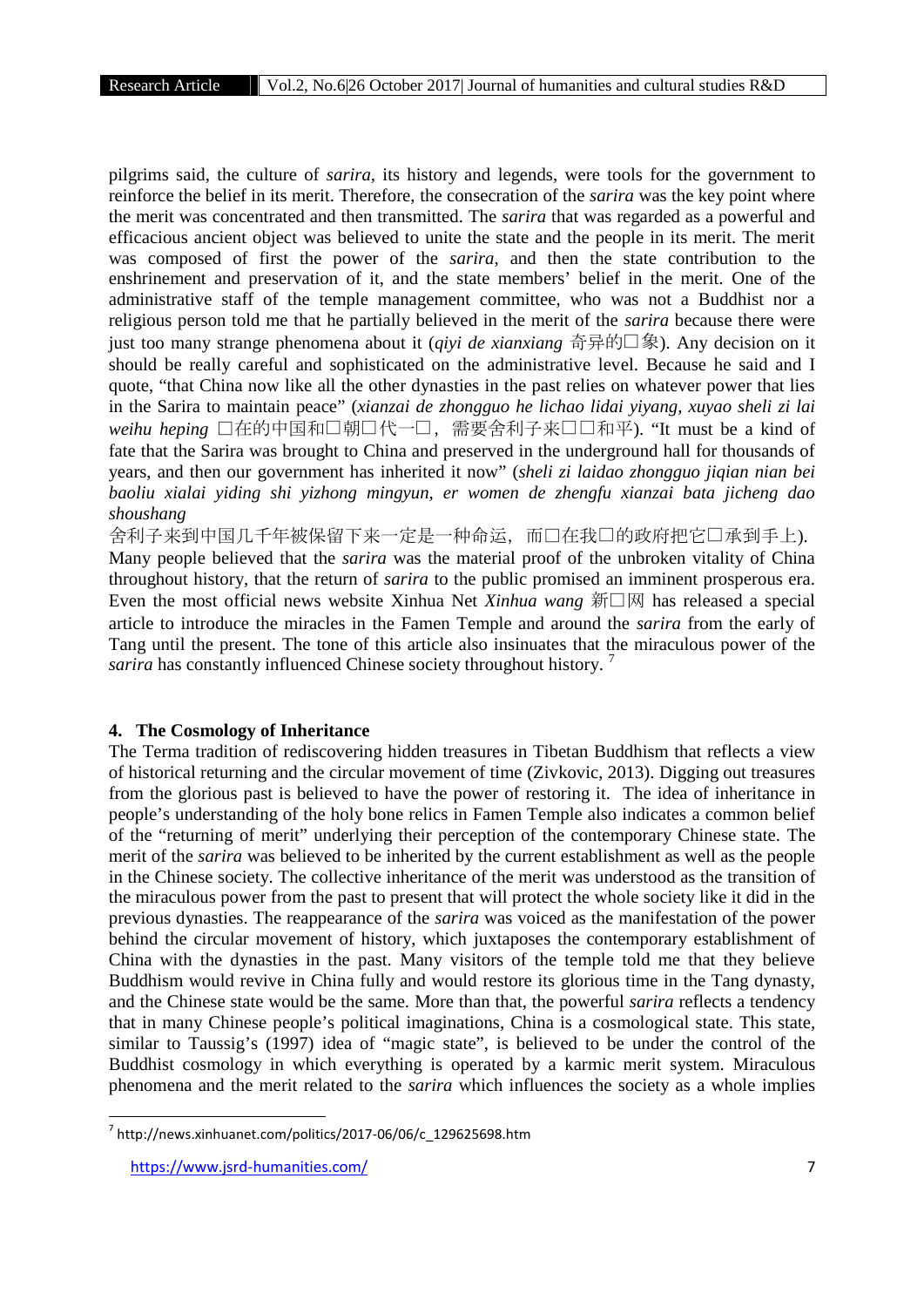that there are certain kinds of invisible power influencing the Chinese state. In other words, the power that has influenced the previous dynasties in China continuously influences the contemporary state. Thus what is inherited in the discovery of the *sarira* is not only a history, a culture, but also the guarantee of the state's future. Thus the contemporary regime is nothing but an imperial dynasty in many people's eyes.

Chinese religions, especially religions in popular society, suffered from severe suppression during Cultural Revolution in the 1970s, but gradually embraced revival since 1980s, and this revival has to be accompanied by or even led by the rise of a new ideology of the revival of Traditional Chinese Culture *(chuantong wenhua* ロロ文化) and Chinese imperialism (Goossaert & Palmer, 2010). Recently new Confucian movements from popular society even attempted to abandon the established social discourse on political as well as religious topics, trying to build up a new discourse based purely on the "traditional" worldviews (Billioud &Thoraval, 2014). This means that lay followers of different religions in China started to apply their own cosmologies in understanding the world, the Chinese state and themselves. In my fieldwork, many lay believers who visited the temple and prayed to the bone relics asserted that Marxism was only a "karmic phase" (*yeli de yihuan*  $\Box \Box \Box$ ) for China, and this was just how the world worked. Prosperity is always preceded by downfalls. In their cosmology, there has always been a grand plan for the Chinese state, and the rediscovery of Buddha's finger bone relics is the proof that this plan is working. Very often people in the Famen temple mentioned the Buddhist saying "Karmic retributions are never in vain" (*yinguo buxu* 因果不虚), indicating that the merit of preserving and protecting Buddha's finger bone relics will never disappear but will always reward this state in due course. The belief in the actual power of the *sarira* renders the consecration of the relics religious and cosmological significance; people do not simple take *sarira* as a legacy of culture. This made many local officials very careful in their use of phrases related to the relics when conversing with lay Buddhists. In formal occasions and Buddhist forums, they often addressed the importance of the relics in terms of "the light of Buddha protects China" (*foguang you zhonghua*佛光佑中口), symbolic phrases that bridged official Marxist ideology and lay Buddhists' cosmology. Clearly, political authorities did not wish to antagonise lay Buddhists and tried their best to accommodate their new social discourse. After all, thinking China as an imperial dynasty will only reinforce the government's agenda of Chinese imperialism.

#### **5. Conclusion**

The rediscovery of Buddha's bone relics *sarira* in the Famen Temple in China became part of the emerging political cosmology in China regarding the Chinese state as the recipient of religious power. This cosmology takes the magical and efficacious Buddhist relics as a powerful object in protecting and strengthening the power of the state, and in return reaffirming Buddhist doctrines and influences. Lay Buddhists' cosmology of "inheritance" asserts that karmic merits of protecting and enshrining Buddha's bone relics are substantial and more than a cultural concept and that the Chinese state today inherited these merits from the glorious imperial dynasties in the past. A national support in consecrating sarira is seen as a sign of the power of it conquering the state, as well as protecting it. Historically speaking, the consecration of the *sarira* was always a state monopolised enterprise in China, and the government often publically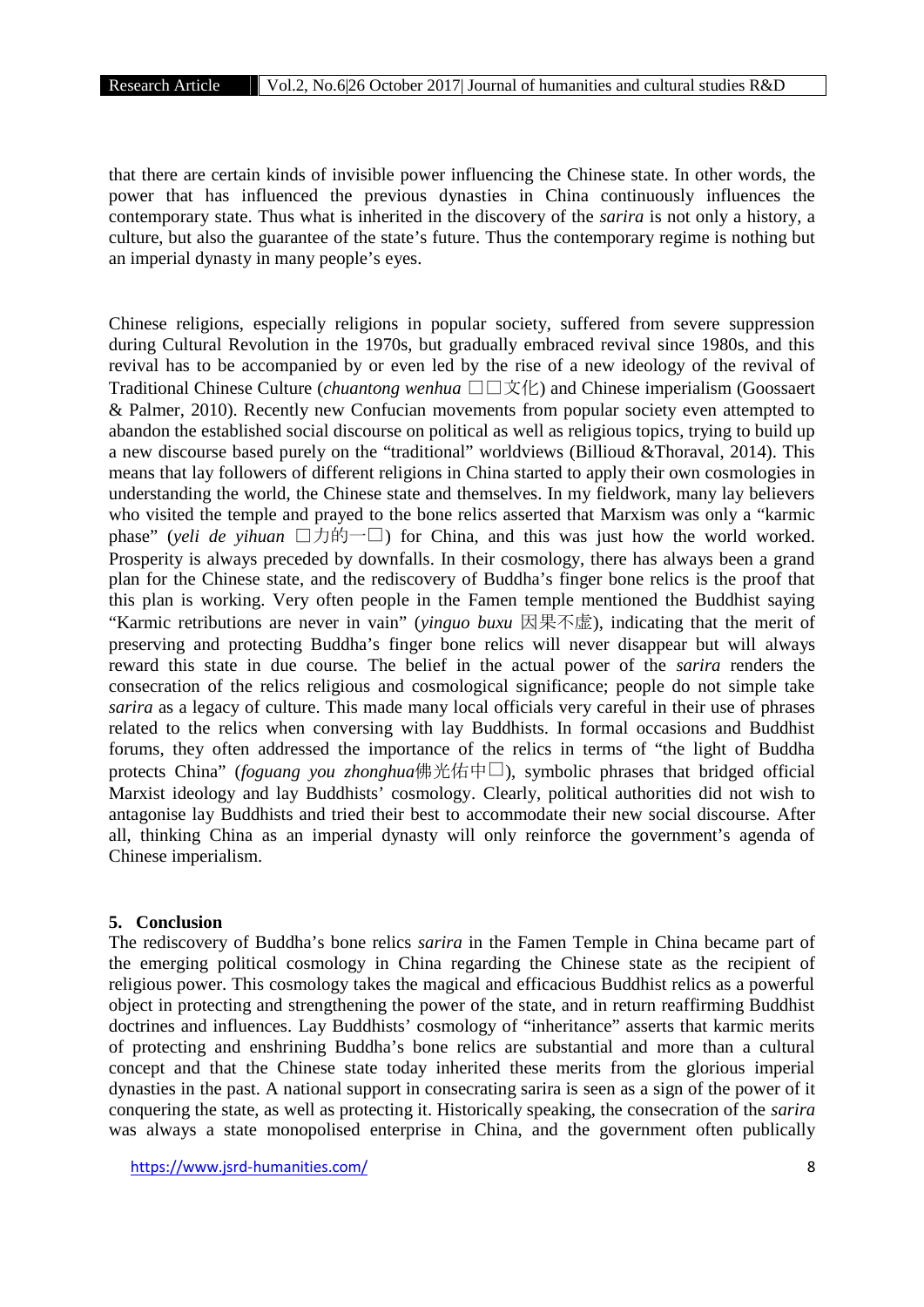announced their interest in the merit of doing so. Against current Marxist ideology, this is according to the lay believers camouflaged under the agenda of "promoting culture". Yet, the lay believers treat such cultural intimacy as a sign of the state collecting merit. This political cosmology maximises the power and importance of religious object to an extent that it overrules the power of the state, and this cosmology even influenced the way in which political authorities in China view the *sarira* and the state.

**Conflicts of Interest**: The author declares no conflict of interest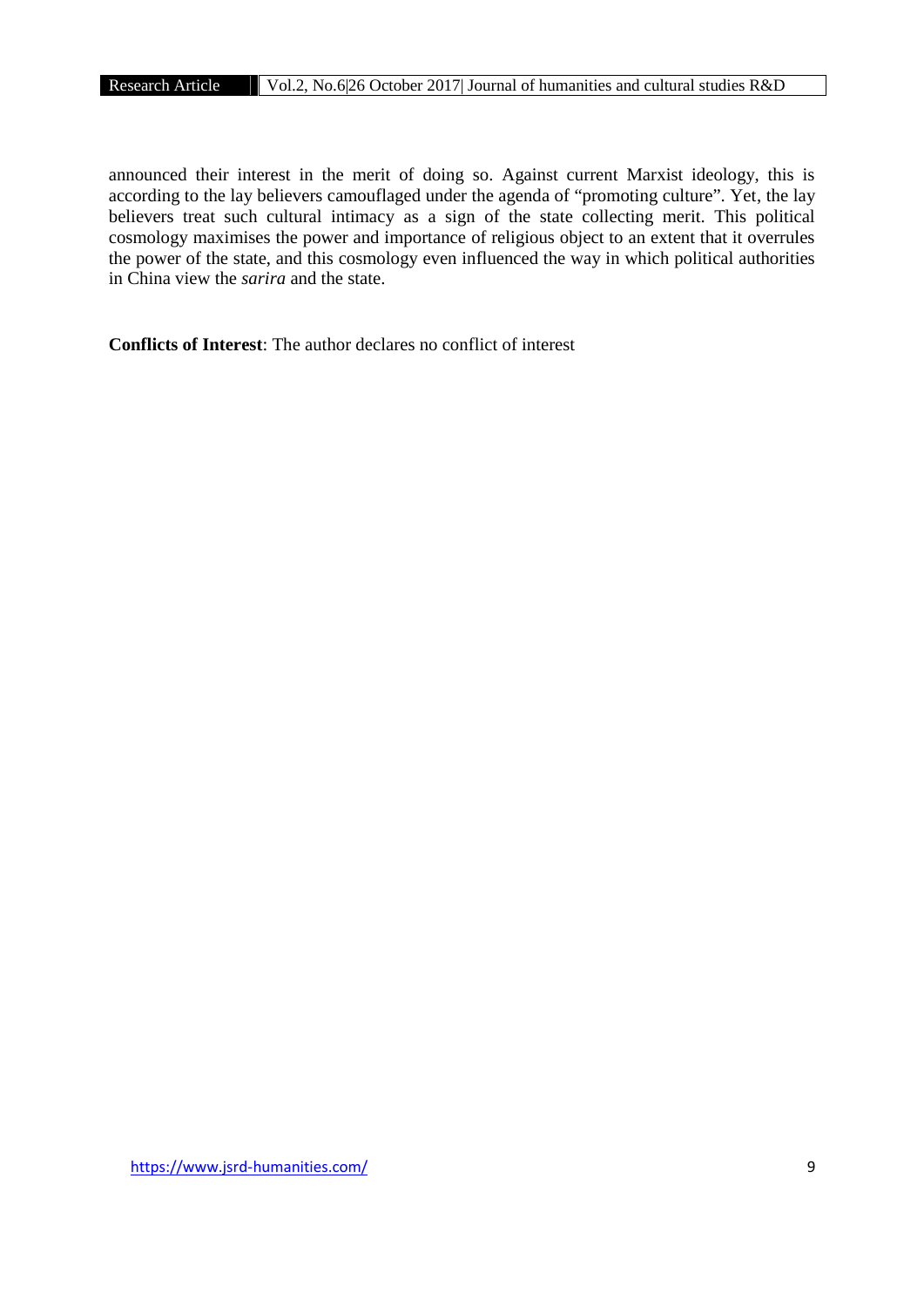#### **Bibliography**

- 1. Bai, Wengu 白文固. 2003. Tangdai sengji guanli zhidu唐代僧籍管理制度. *Pumen xuebao* 普門學報, 15, 1-20.
- 2. Barrett, T. H. 2001. Stupa, sutra and sarira in China, c.656-706 CE. *Buddhist Studies Review*, 18 (1), 1-64.
- 3. Billioud, S., and Thoreval, J. 2014. *The Sage and the People: The Confucian Revival in China*.
- 4. Oxford: Oxford University Press.
- 5. Chen, Jinghua. 2002. Sarira and Scepter: Empress Wu's Political Use of Buddhist Relics. J*ournal of the International Association of Buddhist Studies* 25(1-2),33-150.
- 6. Chen, Yixian 陈毅贤. 2009. *Fo sheli zai zhongguo* 佛舍利在中国. Beijing: Zhongguo wenlian chuban she 中国文联出版社.
- 7. Copp, Paul. 2014. *The Body Incantatory: Spells and the Ritual Imagination in Medieval Chinese Buddhism*. New York: Columbia University Press.
- 8. *Da niepan jing* 大涅槃经. Dazheng xinxiu dazhang jing 大正新修大藏經. Tokyo: Taisho shin shu daiz kyo kank kai 大正新修大藏經刊行會. [1918]1969.
- 9. *Fayuan zhulin* 法苑珠林. Dazheng xinxiu dazhang jing 大正新修大藏經. Tokyo: Taisho shin shu daiz kyo kank kai 大正新修大藏經刊行會. [1918]1969.
- 10. Fleming, Benjamin & Mann, Richard, eds. 2014. *Material Culture and Asian Religions: Text, Image, Object*. London: Routledge.
- 11. Freeman, Charles. 2011. *Holy Bones, Holy Dust: How Relics Shaped the History of Medieval Europe*. New Haven: Yale University Press.
- 12. Goossaert, Vincent & Palmer, David. 2010. *The Religious Question in Modern China*. Chicago: University of Chicago Press.
- 13. Guo, Chaoshun 郭朝順. 2010. *Dabo niepan jing* zhong de shengsi zhexue: yige fojiao wenhua zhexue guandian de jiedu《大般涅槃經》中的生死學:一個佛教文化哲學觀點的解讀. *Zhengguan* 正觀, 25, 154-188.
- 14. Harari, Yuval Noah. 2011. *Sapiens: A Brief History of Humankind*. London: Harvill Secker.
- 15. Herzfeld, Michael. 2004. *Cultural Intimacy: Social Poetics in the Nation-State*. London: Routledge.
- 16. Holbraad, Martin. 2012. *Truth in Motion: The Recursive Anthropology of Cuban Divination*. Chicago: University of Chicago Press.
- 17. Jayasuria, Laksiri. 2008. Buddhism, Politics, and Statecraft. *International Journal of Buddhist Thought & Culture*, 11, 41-74.
- 18. Koudounaris, Paul. 2013. *Heavenly Bodies: Cult Treasures & Spectacular Saints from the Catacombs*. London: Thames and Hudson Ltd.
- 19. Martin, Dan. 1994. Pearls from Bones: Relics, Chortens, Tertons and the Signs of Saintly Death in Tibet. *Numen*. 41 (3), 274.
- 20. Mohan, Pankaj. 2005. Relic Worship and the Legitimization of Monarchical Power in Seventh Century Silla. *Korean Observer*, 36(1), 87-110.